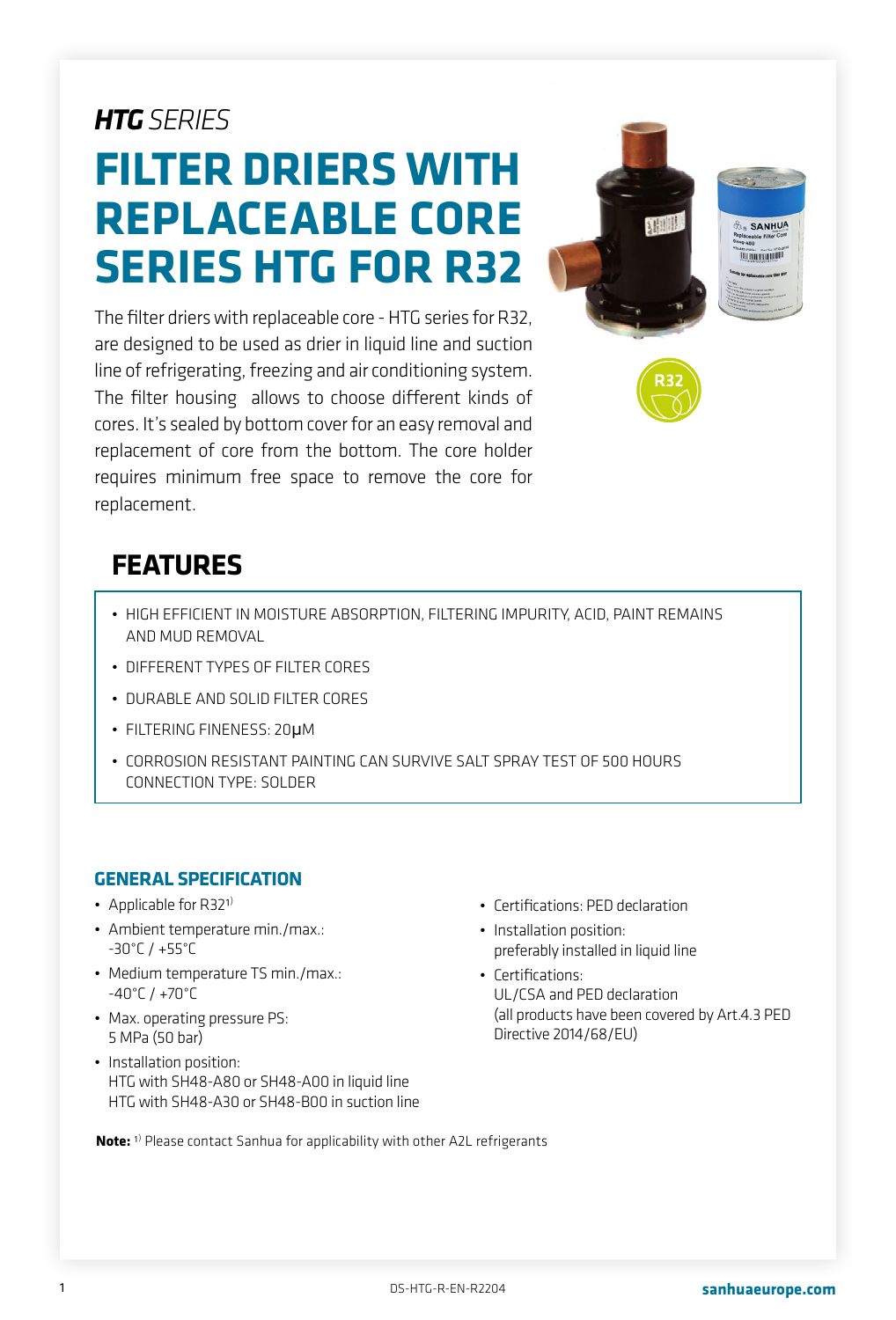

#### **FEATURES OF FILTER ELEMENT**

#### • SH48-A80 filter element

80% 3A desiccant and20% activated alumina, It provides a good desiccation ability and an acid absorption capability in a wide temperature range. The core resistance is guaranteed with high level of vibration thanks to an anti-shock design. Suggested installation position on liquid line

#### • SH48-A00 filter element

100% 3A desiccant

It provides the maximum level of desiccation ability in a wide temperature range. The core resistance is guaranteed with high level of vibration thanks to an anti-shock design. Suggested installation position on liquid line

#### • SH48-A30 filter element

30% 3A desiccant ,70% activated alumina

This solid filter element provides an excellent acid absorption together with a standard desiccation ability in a wide temperature range. The suggested installation position is on the suction line; it is suitable after compressor burnout because it removes acid, impurities and other harmful substance avoiding the damage of the new compressor. Its design optimizes the flow passage generating low internal pressure drop. The core resistance is guaranteed with high level of vibration thanks to an anti-shock design.

#### • SH48-B00 filter element

Mechanical strainer for filtering dirt particles. Suggested installation position is on the suction line.

|                                                                                                                                                                | <b>Medium</b><br><b>Type</b>    | 30% 3A<br>desiccant<br>70% active<br>alumina | 80% 3A<br>desiccant<br>20% active<br>alumina | 100% 3A<br>desiccant | <b>Mechanical</b><br><b>strainer</b> |
|----------------------------------------------------------------------------------------------------------------------------------------------------------------|---------------------------------|----------------------------------------------|----------------------------------------------|----------------------|--------------------------------------|
| Core Model                                                                                                                                                     |                                 | HTG-A30-010003                               | HTG-A80-010003                               | HTG-A00-010003       | HTG-B00-010005                       |
| With<br>"universal"<br>flange gasket<br>(suitable for<br>standard HTG<br>and HTG for<br>R32):<br>$0115$ mm $x$<br>Ø121,4 mm<br>and<br>Ø105,6 mm x<br>$Ø115$ mm |                                 | 20225028602                                  | 20225027702                                  | 20225028502          | 20225028702                          |
| Suggested<br>Installation<br>position                                                                                                                          |                                 | Suction Line                                 | Liquid Line                                  | Liquid Line          | Suction Line                         |
| Refrigerant                                                                                                                                                    | R32                             | Applicable                                   | Applicable                                   | Suggested            | Suggested                            |
| O <sub>11</sub>                                                                                                                                                | Pure POE<br>or PAG              | Applicable                                   | Applicable                                   | Suggested            | Suggested                            |
|                                                                                                                                                                | POE or<br>PAG with<br>additives | Not applicable                               | Not applicable                               | Applicable           | Applicable                           |

#### **DESICCANT SELECTION TABLE:**

**Note:** 1) when the systems use oil with additive, it is not recommended to use a core with alumina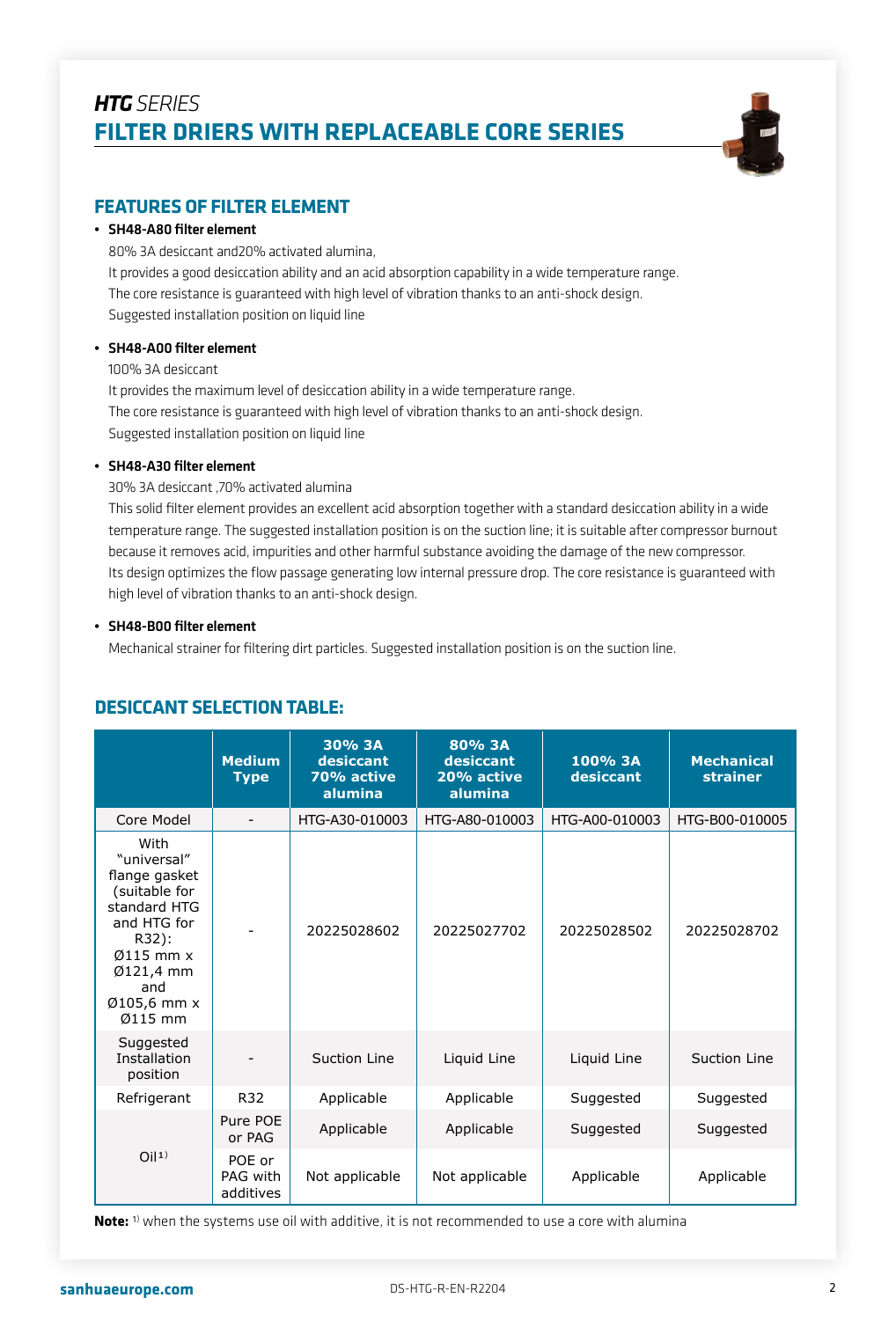

#### **ACCESSORIES AND SPARE PARTS:**



| Pos. No.       | <b>Model Designation Legend</b> |                                                 |                                         |  |  |  |
|----------------|---------------------------------|-------------------------------------------------|-----------------------------------------|--|--|--|
| 1              | <b>Product Code</b>             | <b>Filter Drier Series</b>                      |                                         |  |  |  |
|                | HTG.                            |                                                 | Indicates replaceable core filter drier |  |  |  |
| $\overline{2}$ | <b>Internal volume</b>          | <b>Expressed in inch3</b>                       | <b>Expressed in cm3</b>                 |  |  |  |
|                | A48                             | 48                                              | 787                                     |  |  |  |
|                | <b>Connection size</b>          |                                                 | Pos. 4 shows "0": Solder - xx/8 [inch]  |  |  |  |
|                | 05                              | $5/8$ - (5/8" version can be used for 16 mm)    |                                         |  |  |  |
|                | 07                              | $7/8$ - $(7/8"$ version can be used for 22 mm)  |                                         |  |  |  |
| 3              | 09                              | $1 - 1/8$                                       |                                         |  |  |  |
|                | 11                              | 1 3/8" (1 3/8" version can be used for 35 mm)   |                                         |  |  |  |
|                | 13                              | $1 - 5/8$                                       |                                         |  |  |  |
|                | 17                              | $21/8$ - (2 1/8" version can be used for 54 mm) |                                         |  |  |  |
| $\overline{a}$ | <b>Pipe Connection</b>          |                                                 | <b>Type</b>                             |  |  |  |
|                | 0                               | Solder with inch connections                    |                                         |  |  |  |
|                | <b>Version Number</b>           |                                                 | <b>Description</b>                      |  |  |  |
| 5              | 801                             | Product designed for R32 (MOP = 50 bar)         |                                         |  |  |  |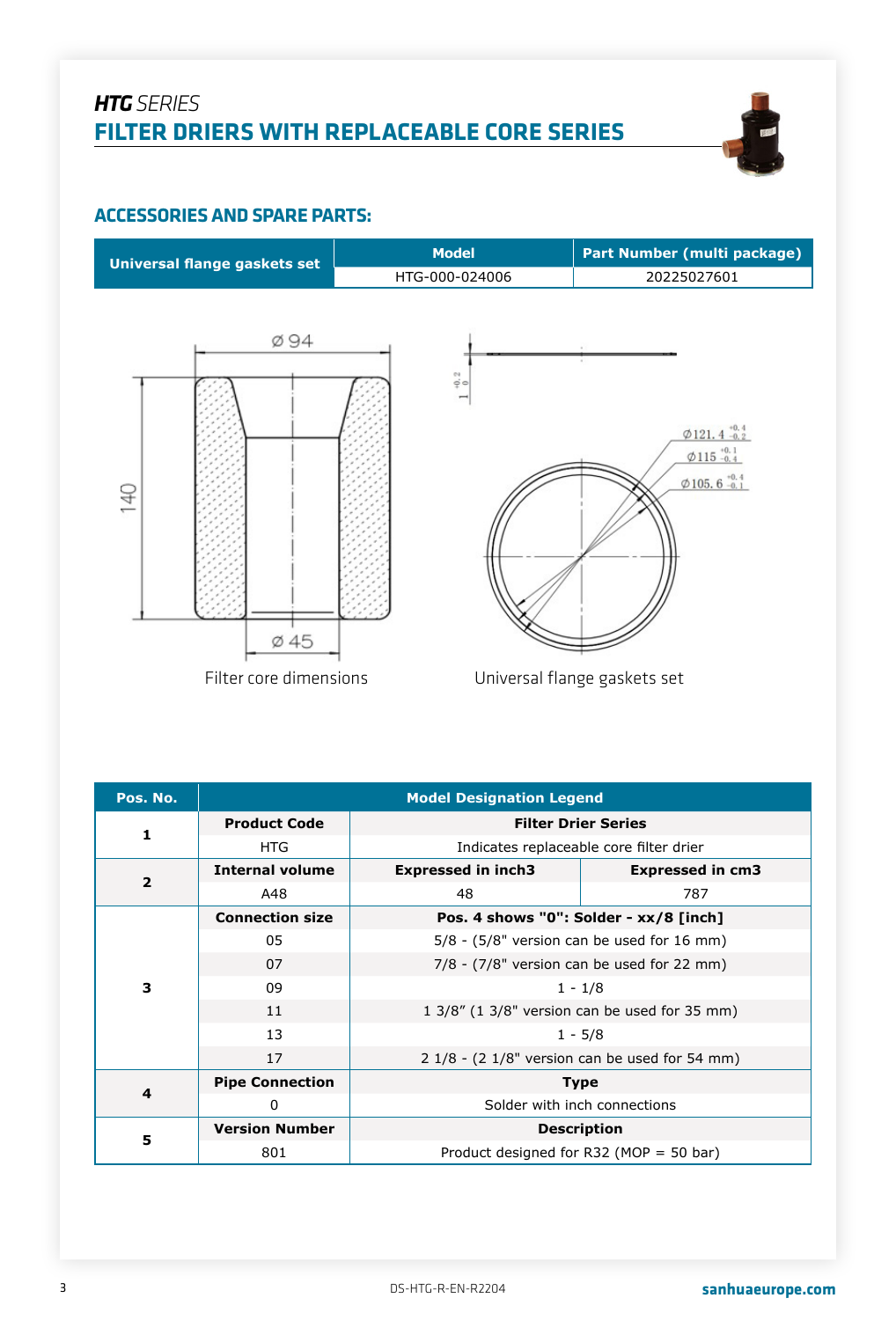

#### **MODEL DESIGNATION EXAMPLE:**

| <b>Position Number</b> |                |    |   |     | <b>According to Model Designation Legend</b> |
|------------------------|----------------|----|---|-----|----------------------------------------------|
|                        | $\overline{2}$ | 3  | 4 | 5   |                                              |
| <b>HTG</b>             | A48            | 07 | 0 | 801 | Replaceable core filter drier                |
| <b>HTG</b>             | A48            | 07 | 0 | 801 | 48 inch3 internal volume                     |
| HTG                    | A48            | 07 | 0 | 801 | When Pos. 4 is "0": connection size 7/8 inch |
| HTG.                   | A48            | 07 | 0 | 801 | Solder connection, inch                      |
| HTG.                   | A48            | 07 | 0 | 801 | Product for R32 (MOP = 50 bar)               |

#### Table 1

|            | <b>General Characteristics of filter</b> |             |                      |                                  |       |                      |                    |                                |                      |                      |   |     |
|------------|------------------------------------------|-------------|----------------------|----------------------------------|-------|----------------------|--------------------|--------------------------------|----------------------|----------------------|---|-----|
|            |                                          |             |                      | <b>Solder</b>                    | Num-  |                      |                    | <b>Dimensions &amp; Weight</b> |                      |                      |   |     |
|            |                                          |             |                      | <b>Connections</b><br><b>ODF</b> |       | A                    | B                  | L                              | G                    | Weight <sup>2)</sup> |   |     |
|            |                                          |             | $\lceil$ in $\rceil$ | $\lceil$ mm $\rceil$             | cores | $\lceil$ mm $\rceil$ | $\lceil mm \rceil$ | $f$ mm $1$                     | $\lceil$ mm $\rceil$ | [kg]                 |   |     |
|            | HTG-A48050-801                           | 10225007902 | 5/8                  | 16                               |       | 249                  | 163                | 170                            | 97                   | 4,66                 | 5 |     |
|            | HTG-A48070-801                           | 10225008002 | 7/8                  | 22                               |       | 249                  | 163                | 170                            | 97                   | 4,68                 | 5 |     |
| <b>HTG</b> | HTG-A48090-801                           | 10225007802 | 11/8                 | $\overline{\phantom{m}}$         |       | 253                  | 168                | 170                            | 102                  | 4,73                 | 5 | Art |
| A48s       | HTG-A48110-801                           | 10225008102 | 13/8                 | 35                               |       | 253                  | 167                | 170                            | 102                  | 4,77                 | 5 | 4.3 |
|            | HTG-A48130-801                           | 10225008202 | 15/8                 | $\overline{\phantom{m}}$         |       | 253                  | 168                | 170                            | 122                  | 4,91                 | 5 |     |
|            | HTG-A48170-801                           | 10225008302 | 21/8                 | 54                               |       | 253                  | 168                | 170                            | 126                  | 5,24                 | 5 |     |

**Note:** 1) Available also as industrial package. Contact Sanhua for more details 2) Weight of filter shell (must be added the filter core weight: 0.6 kg)





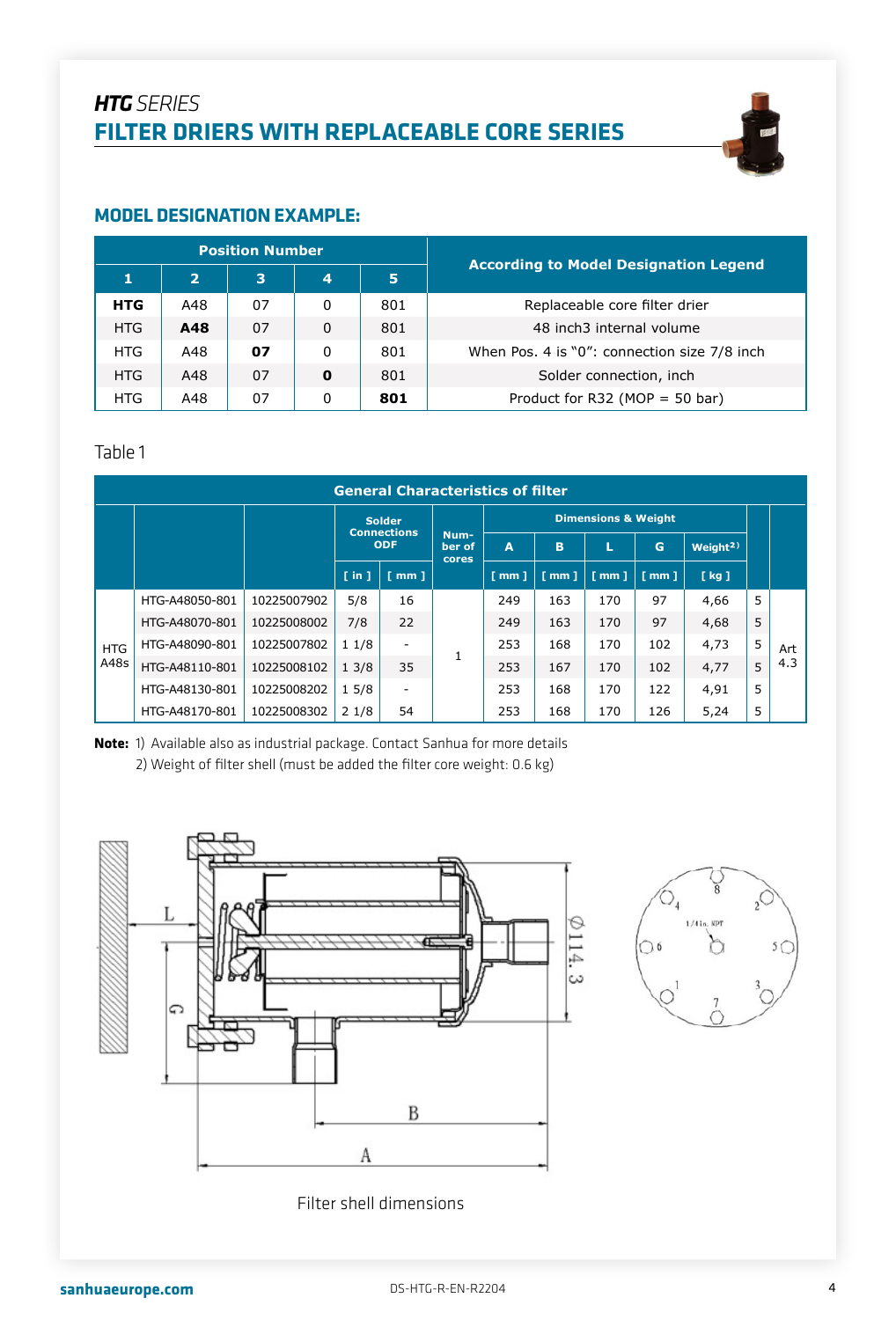

#### Table 2

| <b>Selection Table - with core SH48-A00</b> |  |                             |                                             |                  |  |  |
|---------------------------------------------|--|-----------------------------|---------------------------------------------|------------------|--|--|
|                                             |  | Capacity [kW] <sup>1)</sup> | Moisture Absorption [gram H <sub>2</sub> O] |                  |  |  |
| Model                                       |  | R32                         |                                             |                  |  |  |
|                                             |  | R32                         | 75°F                                        | $125$ °F         |  |  |
|                                             |  |                             | $23,9^{\circ}$ C                            | $51,7^{\circ}$ C |  |  |
| HTG-A48050-801                              |  | 126                         |                                             |                  |  |  |
| HTG-A48070-801                              |  | 225                         |                                             |                  |  |  |
| HTG-A48090-801                              |  | 295                         |                                             |                  |  |  |
| HTG-A48110-801                              |  | 348                         | 78.93                                       | 67.52            |  |  |
| HTG-A48130-801                              |  | 374                         |                                             |                  |  |  |
| HTG-A48170-801                              |  | 402                         |                                             |                  |  |  |

#### Table 3

| <b>Selection Table - with core SH48-A80</b> |    |                             |                                             |                  |  |  |
|---------------------------------------------|----|-----------------------------|---------------------------------------------|------------------|--|--|
|                                             |    | Capacity [kW] <sup>1)</sup> | Moisture Absorption [gram H <sub>2</sub> O] |                  |  |  |
| Model                                       |    |                             | R32                                         |                  |  |  |
|                                             |    | R32                         | 75°F                                        | $125^{\circ}$ F  |  |  |
|                                             |    |                             | $23,9^{\circ}$ C                            | $51,7^{\circ}$ C |  |  |
| HTG-A48050-801                              | 10 | 126                         |                                             |                  |  |  |
| HTG-A48070-801                              |    | 225                         |                                             |                  |  |  |
| HTG-A48090-801                              |    | 295                         |                                             | 53.15            |  |  |
| HTG-A48110-801                              |    | 348                         | 63.58                                       |                  |  |  |
| HTG-A48130-801                              |    | 374                         |                                             |                  |  |  |
| HTG-A48170-801                              |    | 402                         |                                             |                  |  |  |

**Note:** 1) The data reported in the Table 2 and 3 are based on filter driers in a clean system at ideal conditions; with impurities accumulated in the filter, the capacity may decrease

2) Preliminary data. Adsorption capacity of oleic acid at 0.05 TAN (Total Acid Number)

#### **SELECTION FORMULAS:**

Filter driers for liquid line are manufactured in compliance with ARI Standard 710. Maximum flow rate of liquid refrigerant at a differential pressure of 0,07bar (1psi) is indicated by kW (ton) which is based on the temperature of liquid refrigerant 30°C (86°F), the evaporating temperature of -15°C (5°F) and the following mass flow:

• 0,235 kg/min/kW (1.8lb/min/ton) R32

Note: Data on water absorption is based on the following EPD:

• 60 ppm R32

#### **SUCTION LINE FILTER-DRIERS:**

Any pressure loss in the suction line also reduces system capacity significantly. Obtaining a low pressure drop is particularly important for energy savings on all the air conditioning and refrigeration systems. Therefore, suction line filter-driers should be sized generously on these systems. Sanhua suggests that the pressure drop across it should not exceed the values given in the table below (table 4: DP limits in metric units; table 5: DP limits in imperial units)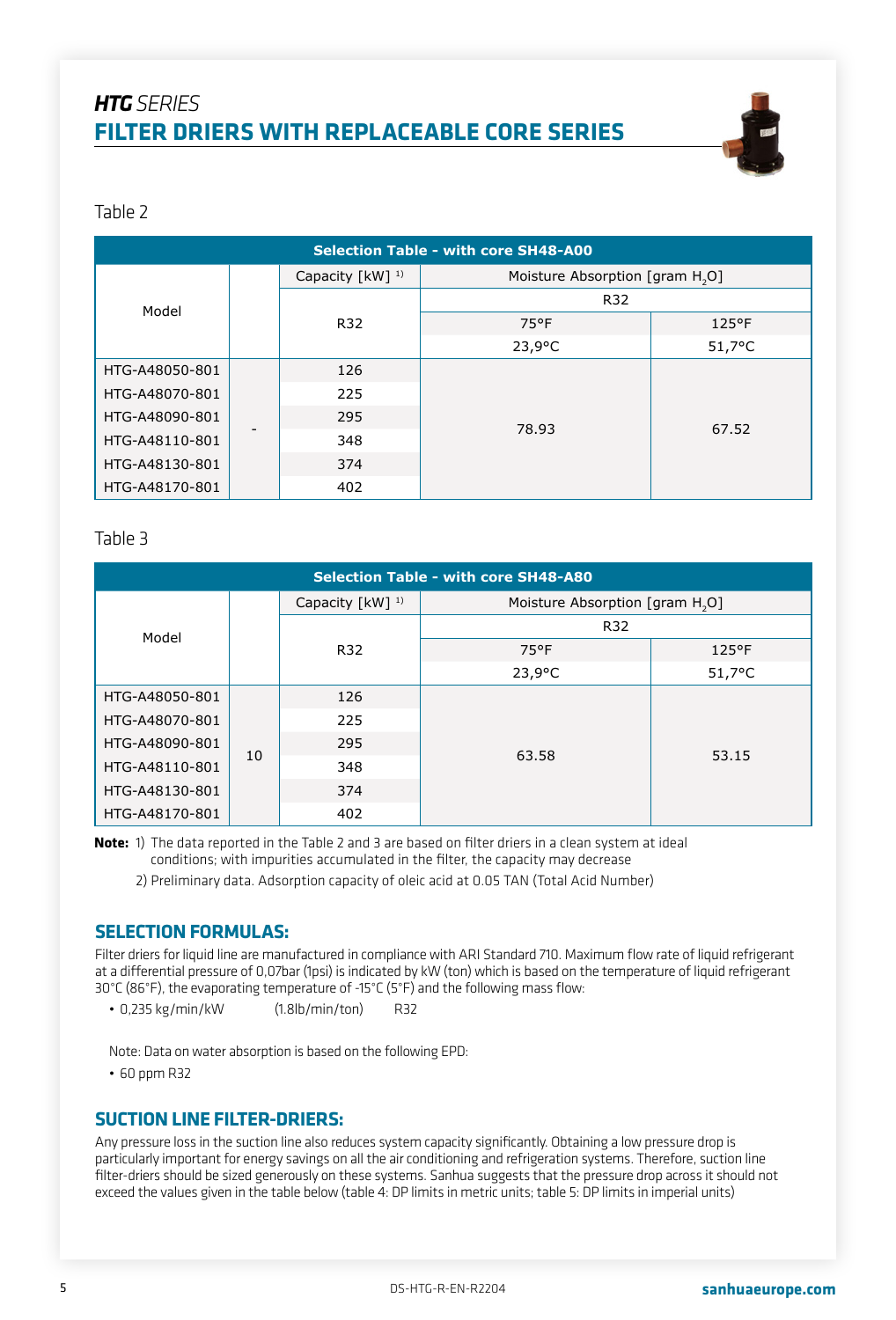

#### Table 4

| <b>Suction Line Filter Drier Maximum Recommended Pressure Drop (bar)</b> |                                     |                                                                 |      |  |  |  |
|--------------------------------------------------------------------------|-------------------------------------|-----------------------------------------------------------------|------|--|--|--|
| System                                                                   | <b>Evaporator Saturated Suction</b> | Permanent Installation<br>Temporary Installation<br>Refrigerant |      |  |  |  |
|                                                                          | Temperature <sup>4)</sup>           |                                                                 |      |  |  |  |
|                                                                          | (°C)                                | R32                                                             |      |  |  |  |
| Air conditioning                                                         | 4                                   | 0,21                                                            | 0,56 |  |  |  |
| Commercial                                                               | -7                                  | 0.14                                                            | 0,28 |  |  |  |
| Low temperature                                                          | $-29$                               | 0,07                                                            | 0,14 |  |  |  |

#### Table 5

| <b>Suction Line Filter Drier Maximum Recommended Pressure Drop (psi)</b> |                                     |                                                  |   |  |  |
|--------------------------------------------------------------------------|-------------------------------------|--------------------------------------------------|---|--|--|
| System                                                                   | <b>Evaporator Saturated Suction</b> | Permanent Installation<br>Temporary Installation |   |  |  |
|                                                                          | Temperature <sup>4)</sup>           | Refrigerant                                      |   |  |  |
|                                                                          | (°F)                                | R32                                              |   |  |  |
| Air conditioning                                                         | 40                                  |                                                  | 8 |  |  |
| Commercial                                                               | 20                                  |                                                  | 4 |  |  |
| Low temperature                                                          | $-20$                               |                                                  |   |  |  |

#### Table 6

|              | Suction Line Flow Capacity with core SH48-A30 (kW) <sup>1)</sup> |               |                              |      |  |  |  |
|--------------|------------------------------------------------------------------|---------------|------------------------------|------|--|--|--|
|              |                                                                  | Capacity (kW) |                              |      |  |  |  |
|              |                                                                  |               | Evaporation temperature (°C) |      |  |  |  |
| NO.          | Model                                                            | $-40$         | $-20$                        | 4,4  |  |  |  |
|              |                                                                  |               | Pressure drop (bar)          |      |  |  |  |
|              |                                                                  | 0,04          | 0,1                          | 0,21 |  |  |  |
| $\mathbf{1}$ | HTG-A48050-801                                                   | 2.7           | 7.8                          | 18.3 |  |  |  |
| 2            | HTG-A48070-801                                                   | 5.0           | 14.2                         | 33.0 |  |  |  |
| 3            | HTG-A48090-801                                                   | 6.8           | 18.7                         | 44.3 |  |  |  |
| 4            | HTG-A48110-801                                                   | 8.7           | 24.0                         | 56.0 |  |  |  |
| 5            | HTG-A48130-801                                                   | 8.7           | 24.0                         | 56.0 |  |  |  |
| 6            | HTG-A48170-801                                                   | 8.7           | 24.0                         | 56.0 |  |  |  |

**Note:** 1) The capacities listed in the table 6 are rated at the maximum recommended pressure drop for permanent installation. Suction line Filter-Driers guarantees an acid removal and a drying capacity described in table 7: